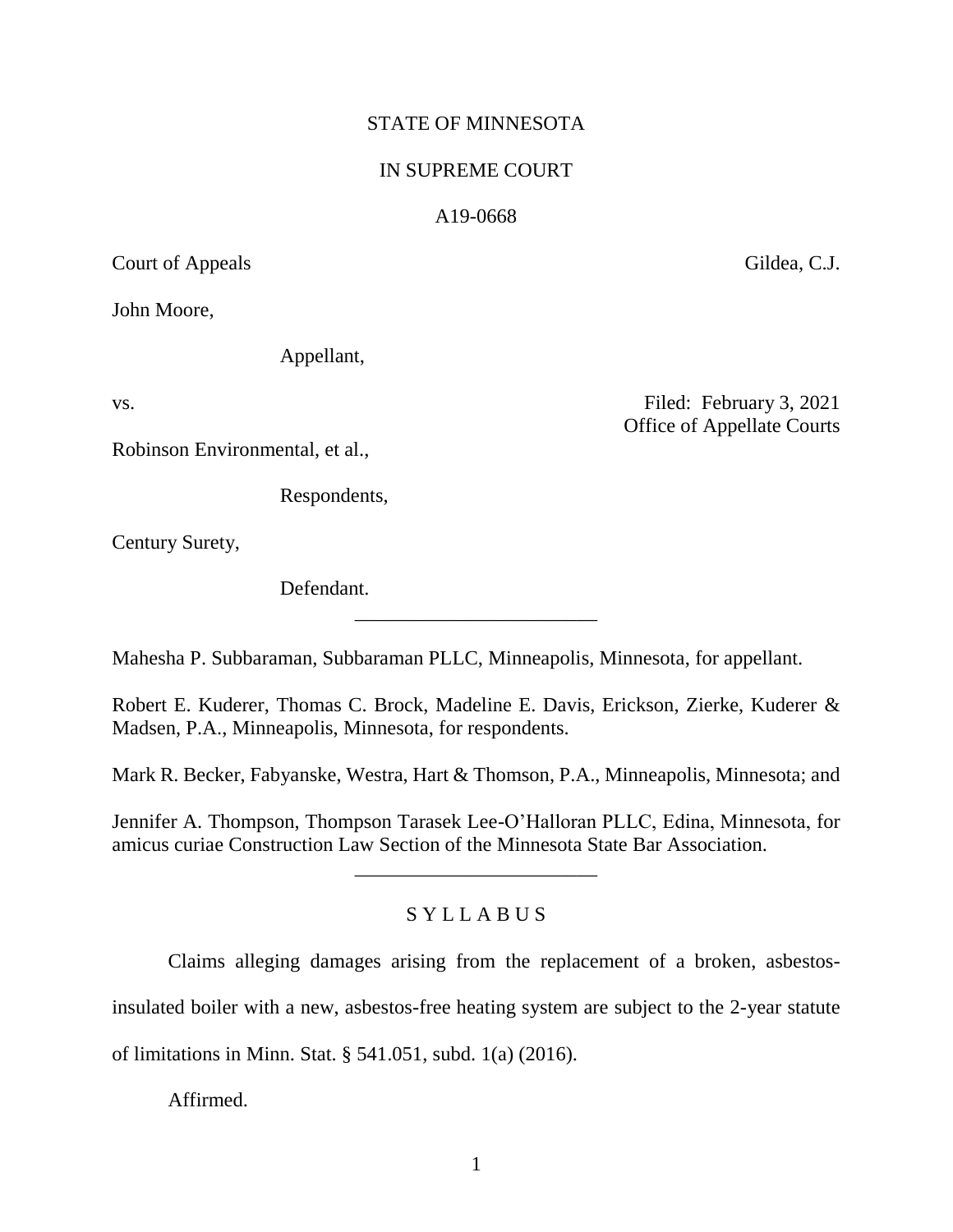#### O P I N I O N

GILDEA, Chief Justice.

The issue in this case is whether the 2-year statute of limitations in Minn. Stat. § 541.051, subd. 1(a) (2016), applies to claims arising from the replacement of a broken, asbestos-insulated boiler. Appellant John Moore hired respondent Robinson Environmental, Inc., to remove his broken, asbestos-insulated boiler and asbestos pipe insulation. Moore alleges that he witnessed Robinson's workers violate safety protocols resulting in contamination of his home. A report dated March 12, 2014, confirmed that substances tracked through Moore's home contained asbestos, but Moore did not sue Robinson until April 20, 2018. The district court dismissed Moore's complaint, concluding that the 2-year statute of limitations in Minn. Stat. § 541.051 barred Moore's claims. The court of appeals affirmed, and we granted Moore's petition for review. Because we hold that section 541.051 bars Moore's claims, we affirm.

#### **FACTS**

Moore's appeal comes to us from the district court's grant of Robinson's motion to dismiss under Minn. R. Civ. P. 12.02(e) for failure to state a claim on which relief may be granted. We accordingly "consider only the facts alleged in the complaint, accepting those facts as true." *Sipe v. STS Mfg., Inc.*, 834 N.W.2d 683, 686 (Minn. 2013) (citation omitted) (internal quotation marks omitted).

According to the complaint, Moore's asbestos-insulated boiler stopped working sometime before October 2013. In October, Centerpoint Energy "red tagged" the boiler, meaning that a licensed contractor needed to remove the boiler and abate the asbestos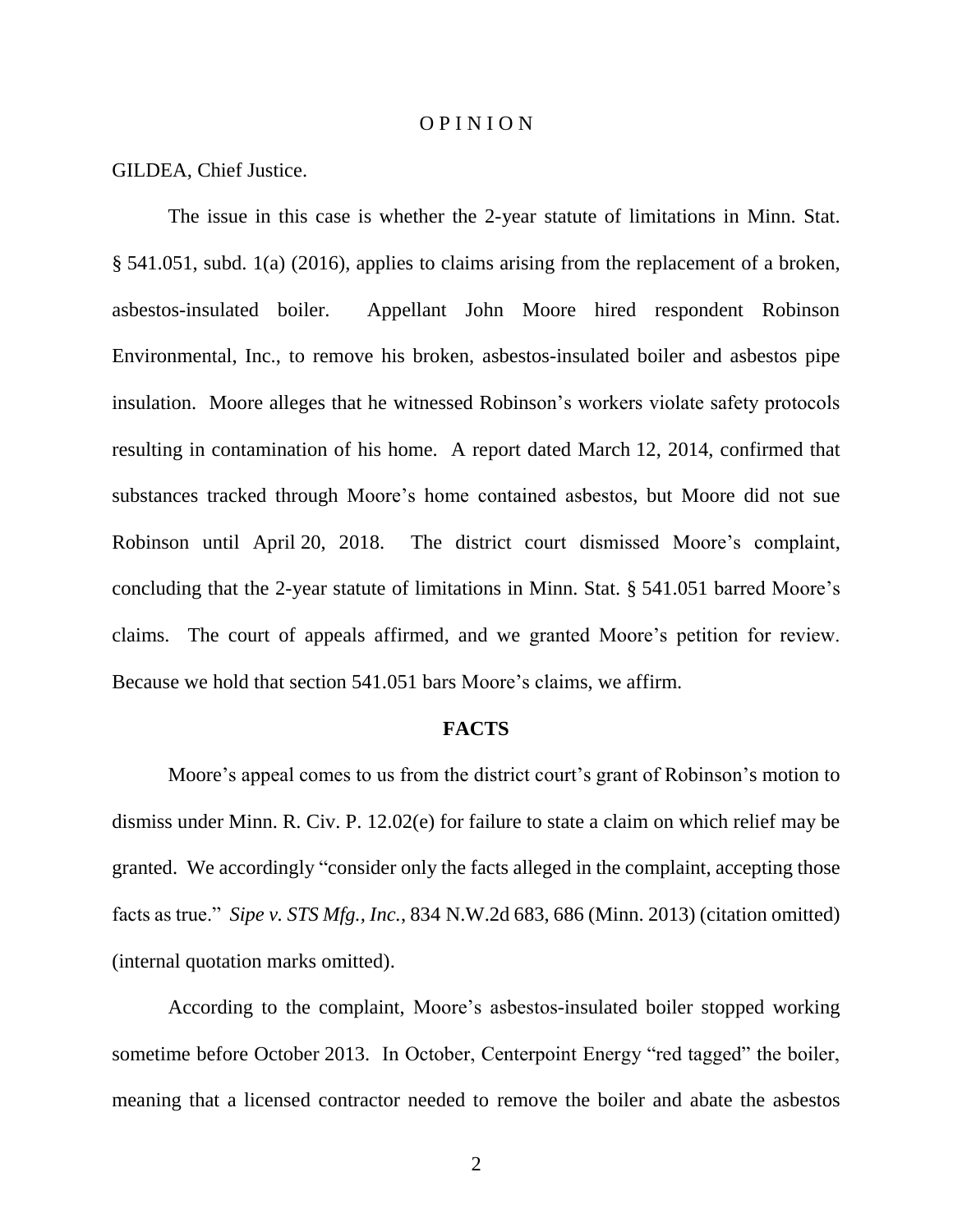around the boiler before it could be replaced. Moore thought it financially prudent to remove the remainder of his home's asbestos pipe insulation, original to the 1922 construction of his home, at this time as well. To that end, Moore hired Robinson for the abatement and removal work. He hired a separate contractor to install the new boiler.

On November 6, 2013, Robinson removed the boiler and pipe insulation. Robinson's workers set up several polyethylene sheets in Moore's basement to prevent asbestos from spreading during the removal work. Nonetheless, Moore observed debris strewn outside the containment sheets. Robinson's workers told him it was "just dirt." Moore also watched the workers carrying chunks of iron across his front lawn outside of any protective packaging. After Robinson's workers completed the job, they tore down the polyethylene sheets, causing asbestos debris to scatter on the floor of Moore's basement.

The heating contractor installed Moore's new heating system soon afterward. Because Robinson's workers failed to sufficiently scrub the pipes, the heating contractor unknowingly scraped asbestos onto the floor and then tracked that asbestos, along with the asbestos that Robinson's workers scattered by ripping down the polyethylene sheets, through the rest of Moore's home. An environmental report dated March 12, 2014, confirmed that the substance tracked through Moore's home was asbestos.<sup>1</sup>

This 2014 date is not found in Moore's complaint; however, the district court determined that this date marked Moore's discovery of the injury because his complaint referenced the document in which the date was found. *See Martens v. Minn. Mining & Mfg. Co.*, 616 N.W.2d 732, 739 n.7 (Minn. 2000) (reviewing "the particular documents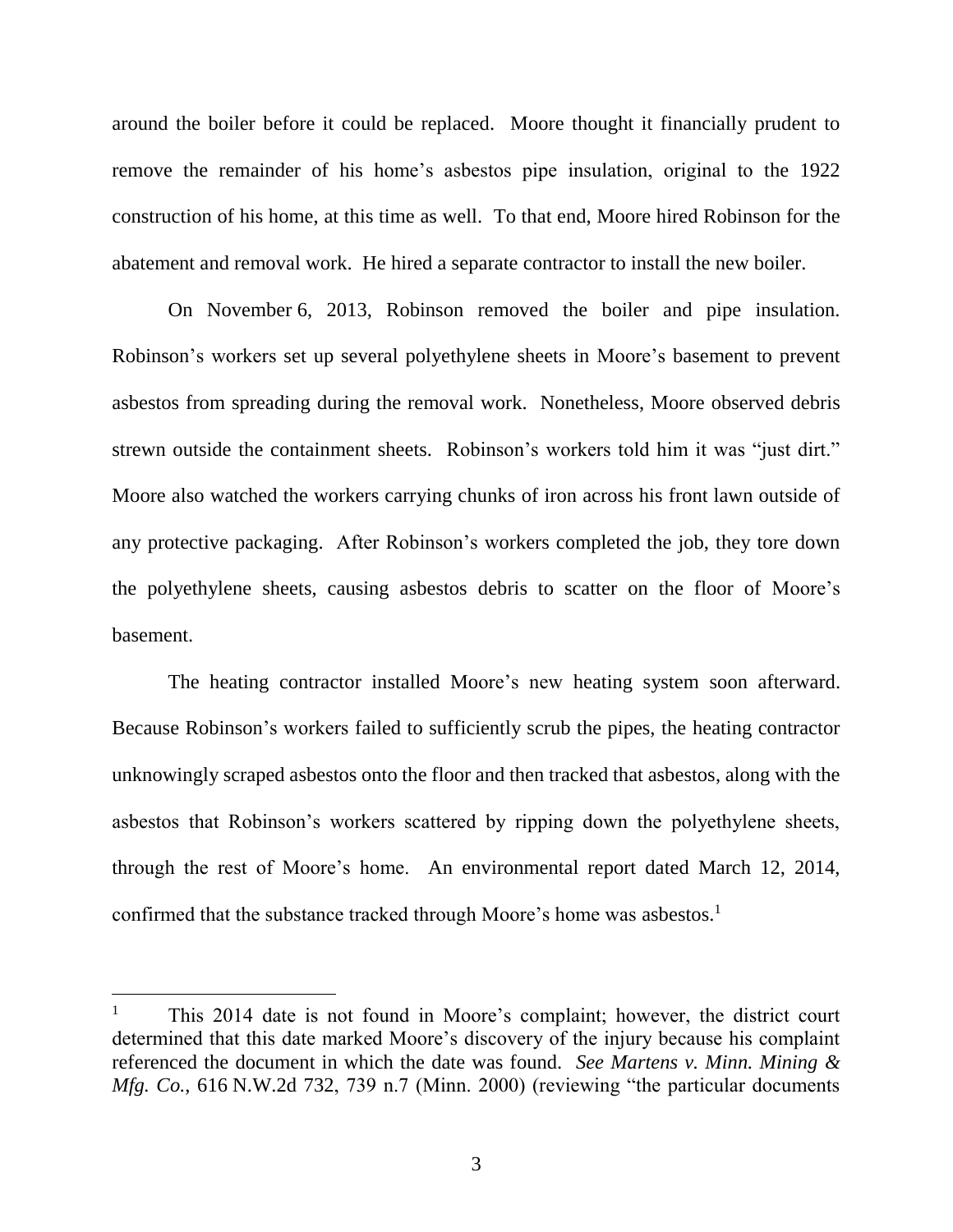Moore sued Robinson on April 20, 2018. Robinson moved to dismiss under Rule 12.02(e) of the Minnesota Rules of Civil Procedure, arguing that the 2-year statute of limitations in Minn. Stat. § 541.051, subd. 1(a) (2016), barred Moore's complaint.<sup>2</sup>

The district court granted Robinson's motion, holding that most of Moore's claims were barred by Minn. Stat.  $\S 541.051$ .<sup>3</sup> The district court held that Robinson's work was "construction" under section 541.051, reasoning that it was not "merely demolition" because it was "integral to the installation of an updated boiler system." The district court further held that Robinson's work was an "improvement" to Moore's property by applying the test from *Siewert v. N. States Power Co.*, 793 N.W.2d 272, 287 (Minn. 2011).

Moore appealed, and the court of appeals affirmed using a similar analysis. *Moore v. Robinson Env't*, No. A19-0668, 2020 WL 413352, at \*2 (Minn. App. Jan. 27, 2020). We granted Moore's petition for review.

#### **ANALYSIS**

The only issue in this case is whether the 2-year statute of limitations in Minn. Stat. § 541.051, subd 1(a) (2016), applies to Moore's claims. If the statute applies, Moore's complaint is time-barred, and we must affirm. If section 541.051 does not apply, then the

and oral statements referenced in the complaint" on a Rule 12.02(e) motion). Moore does not challenge the district court's use of the 2014 date in this appeal.

<sup>&</sup>lt;sup>2</sup> Minnesota Statutes  $\S$  541.051 was amended in 2018, but the amendment applied only to "causes of action accruing on or after" the date of enactment. Act of May 8, 2018, ch. 116, § 1, 2018 Minn. Laws 50, 50–51 (codified as amended at Minn. Stat. § 541.051 (2020)). Because Moore's cause of action accrued in 2014, the version in effect at that time applies.

<sup>&</sup>lt;sup>3</sup> Moore does not challenge the dismissal of his other claims in this appeal.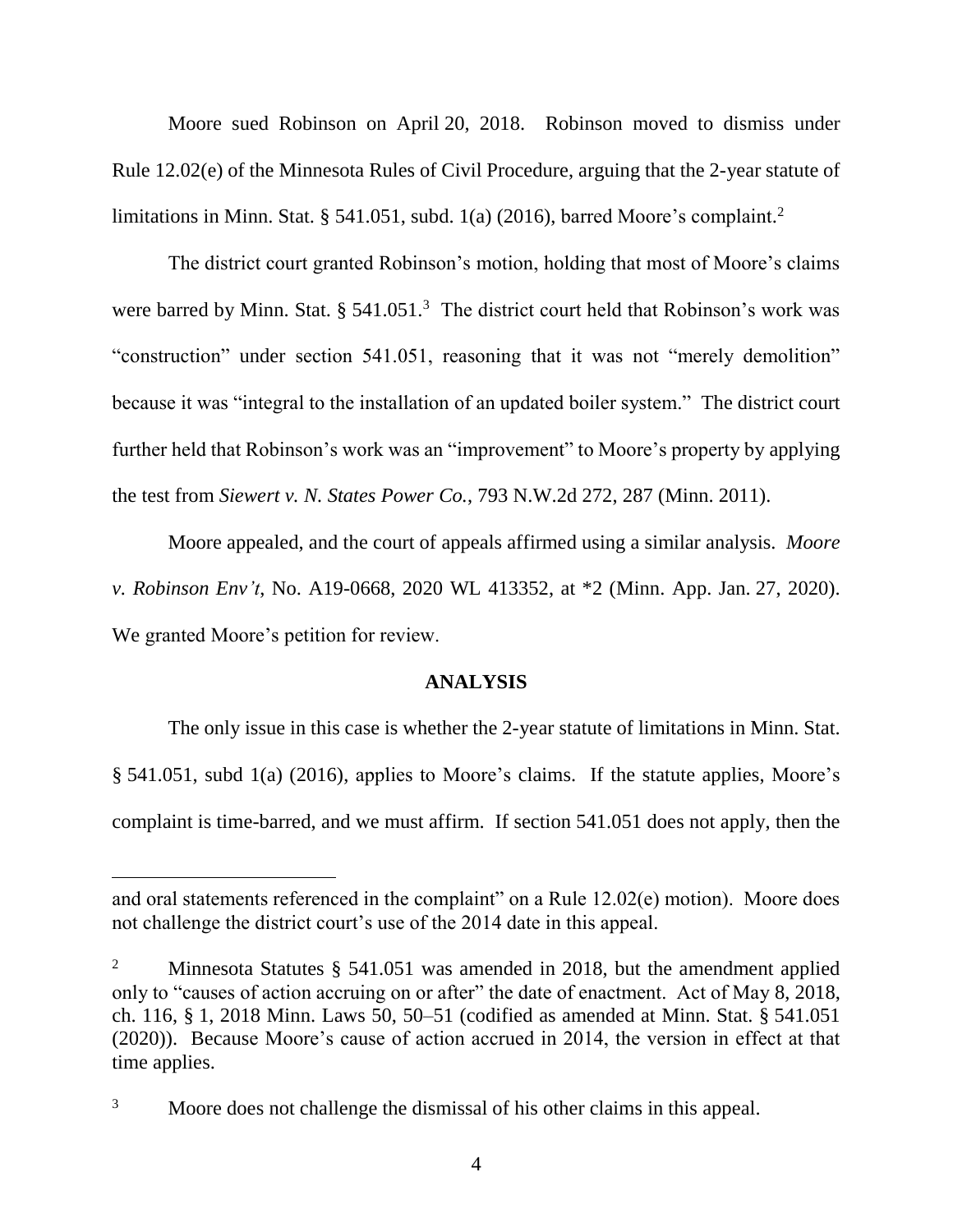6-year statute of limitations in Minn. Stat. § 541.05, subd. 1 (2020), applies and Moore's claims may proceed.

Moore argues that the district court and the court of appeals erred in concluding that the 2-year statute of limitations applies. The statute reads, in relevant part:

no action by any person in contract, tort, or otherwise to recover damages for any injury to property, real or personal, or for bodily injury . . . arising out of the defective and unsafe condition of an improvement to real property, shall be brought against any person performing or furnishing the design, planning, supervision, materials, or observation of construction or construction of the improvement to real property . . . more than two years after discovery of the injury . . . .

Minn. Stat. §541.051, subd. 1(a).<sup>4</sup>

 $\overline{a}$ 

Moore relies on three different parts of the statute to support his contention that the 2-year statute of limitations does not apply. He argues that the removal of his broken, asbestos-insulated boiler was not "an improvement to real property." *Id*. Moore also asserts that Robinson did not "perform[] . . . construction" of the improvement because Robinson's workers merely removed materials from his home. *Id.* Lastly, Moore contends that his damages did not arise out of a "defective and unsafe condition of an improvement" because his damages arose only out of the negligence of Robinson's workers. *Id.* Each of Moore's arguments involve questions of statutory interpretation that we review de novo. *State v. Thonesavanh*, 904 N.W.2d 432, 435 (Minn. 2017).

For ease of reference, we refer to Minn. Stat.  $\S$  541.051, subd. 1(a) (2016), as "section 541.051."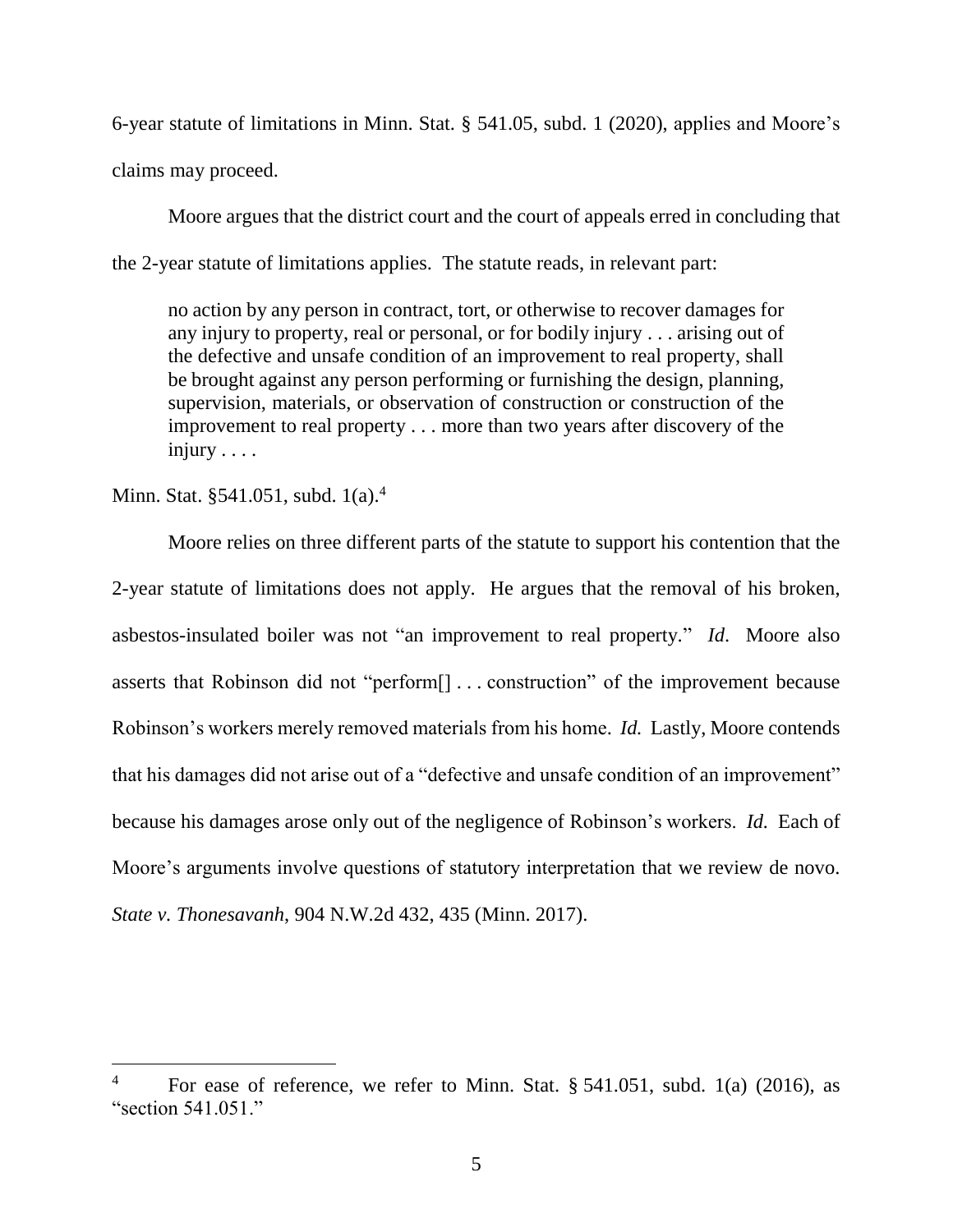I.

We turn first to Moore's argument that section 541.051 does not apply to his suit because Robinson did not "perform[] . . . construction" of an "improvement to real property." Minn. Stat. § 541.051, subd. 1(a). Moore separately disputes the meaning of both the phrases "person performing . . . construction" and "improvement to real property." *Id.* We do not, however, read statutory phrases in isolation. Rather, our task in statutory interpretation is to read the provisions in the context of section 541.051 as a whole. *See State v. Gaiovnik*, 794 N.W.2d 643, 647 (Minn. 2011) (stating that we must not "examine different provisions in isolation," but instead should read "[w]ords and sentences . . . in the light of their context" (citation omitted) (internal quotation marks omitted)). Accordingly, the question under the statute is whether Robinson performed construction of an improvement to Moore's property.

In answering that question, the parties dispute the relevant scope of work to be examined. Moore urges that we examine Robinson's removal and abatement work in isolation, while Robinson contends that we should analyze its work in light of the replacement project as a whole—including the relationship of Robinson's work to the installation of Moore's asbestos-free heating system.

Moore argues that section 541.051 does not apply because, under his view, Robinson's abatement and removal work was not, by itself, an improvement. Moore asserts that improvements must be additions to real property and notes that Robinson's work, which removed the old boiler and asbestos insulation, did not create an addition to his home. Moore further contends that "construction" categorically excludes demolition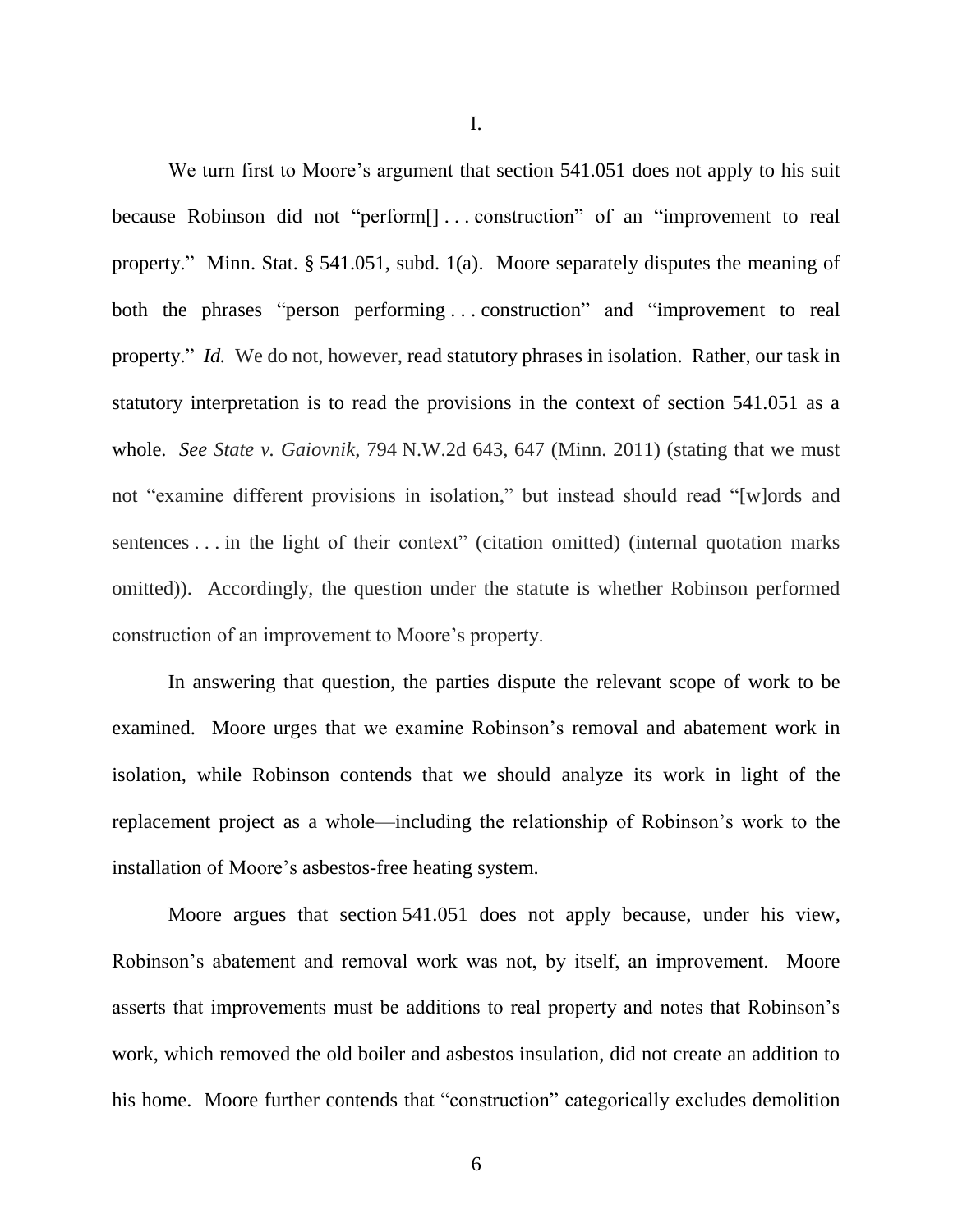work, citing *Brandt v. Hallwood Mgmt. Co.*, 560 N.W.2d 396, 399–400 (Minn. App. 1997), *rev. denied* (Minn. Jun. 11, 1997) (contrasting the definitions of "demolition" and "construction" to conclude that an electrical subcontractor did not perform "construction" by taking down lights, de-energizing electrical lines, and disconnecting light fixtures). He characterizes Robinson's abatement and removal work as demolition and, consequently, outside the scope of section 541.051.

Robinson responds that we should look at its work in light of the replacement project as a whole. In Robinson's view, Moore's new, asbestos-free heating system meets our definition of an improvement to real property, and all work integral to the construction of that improvement is covered under section 541.051.

To resolve these arguments, we interpret section 541.051. We interpret "statutory language to 'ascertain and effectuate' the Legislature's intent." *State v. Bowen*, 921 N.W.2d 763, 765 (Minn. 2019) (quoting Minn. Stat. § 645.16 (2020)). We begin by determining whether the statute, on its face, is ambiguous. *State v. Townsend*, 941 N.W.2d 108, 110 (Minn. 2020). A statute is ambiguous if it is subject to more than one reasonable interpretation. *Id.* If the Legislature's intent is clear from the plain and unambiguous language of the statute, we do not engage in any further construction. *Id.*

Our analysis begins by addressing whether section 541.051 is ambiguous as to the proper scope of work to be examined; namely, whether Robinson can be covered under section 541.051 only if its abatement and removal work was itself an improvement, or whether it is enough to say that Robinson's work was necessary to the installation of the new heating system. Because we conclude section 541.051 is ambiguous in this regard,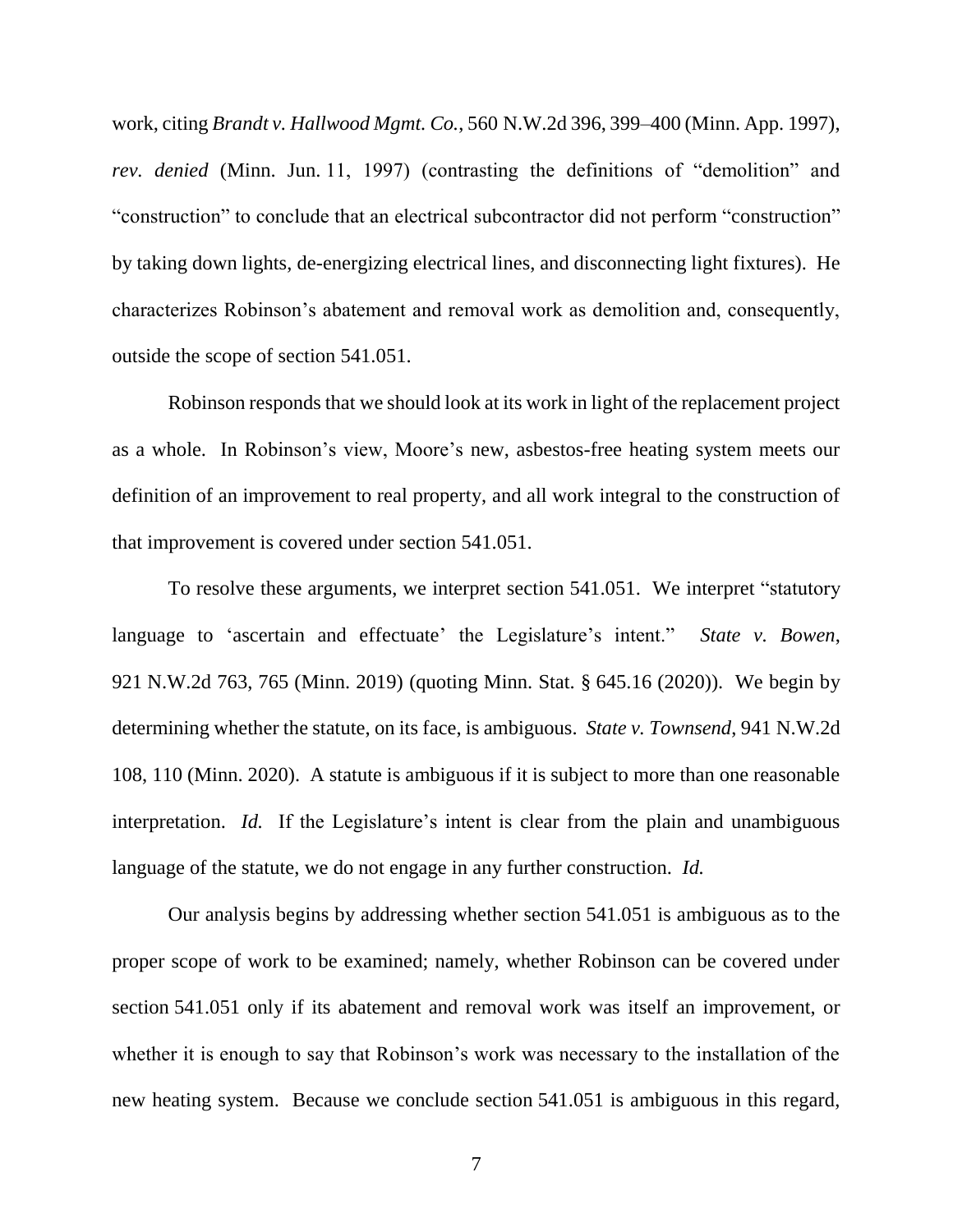we then turn to the canons of statutory construction. Based on those canons, we conclude that section 541.051 requires our analysis to be tied to the project as a whole—including the installation of the new heating system—not merely Robinson's work in isolation. Finally, after concluding that we must look to the construction project as a whole, we consider whether the new heating system is an improvement to real property.

#### A.

We first address whether section 541.051 is ambiguous. Turning to the language of the statute, section 541.051 could be read to focus only on the work the defendant does, as advocated by Moore. The statute lists specific types of work that could be performed on a construction project, such as "design" work and "planning" work. By listing these specific tasks, it could reasonably be argued that the Legislature intended to focus on the individual acts of the defendant, rather than the project as a whole.

But the statute could also reasonably be read more inclusively to cover all persons whose work is necessary to the process of a construction project, as urged by Robinson. This is so because, in addition to listing specific types of work, the statute also generally applies to anyone performing "construction of the improvement."

Because section 541.051 is subject to two reasonable interpretations, we conclude that it is ambiguous as applied to the facts of this case. *See Lietz v. N. States Power Co.*, 718 N.W.2d 865, 870 (Minn. 2006) (concluding that section 541.051 was ambiguous as applied). We rely on canons of construction to construe ambiguous statutes. *See In re Welfare of J.B.*, 782 N.W.2d 535, 539 (Minn. 2010); Minn. Stat. § 645.16 (2020).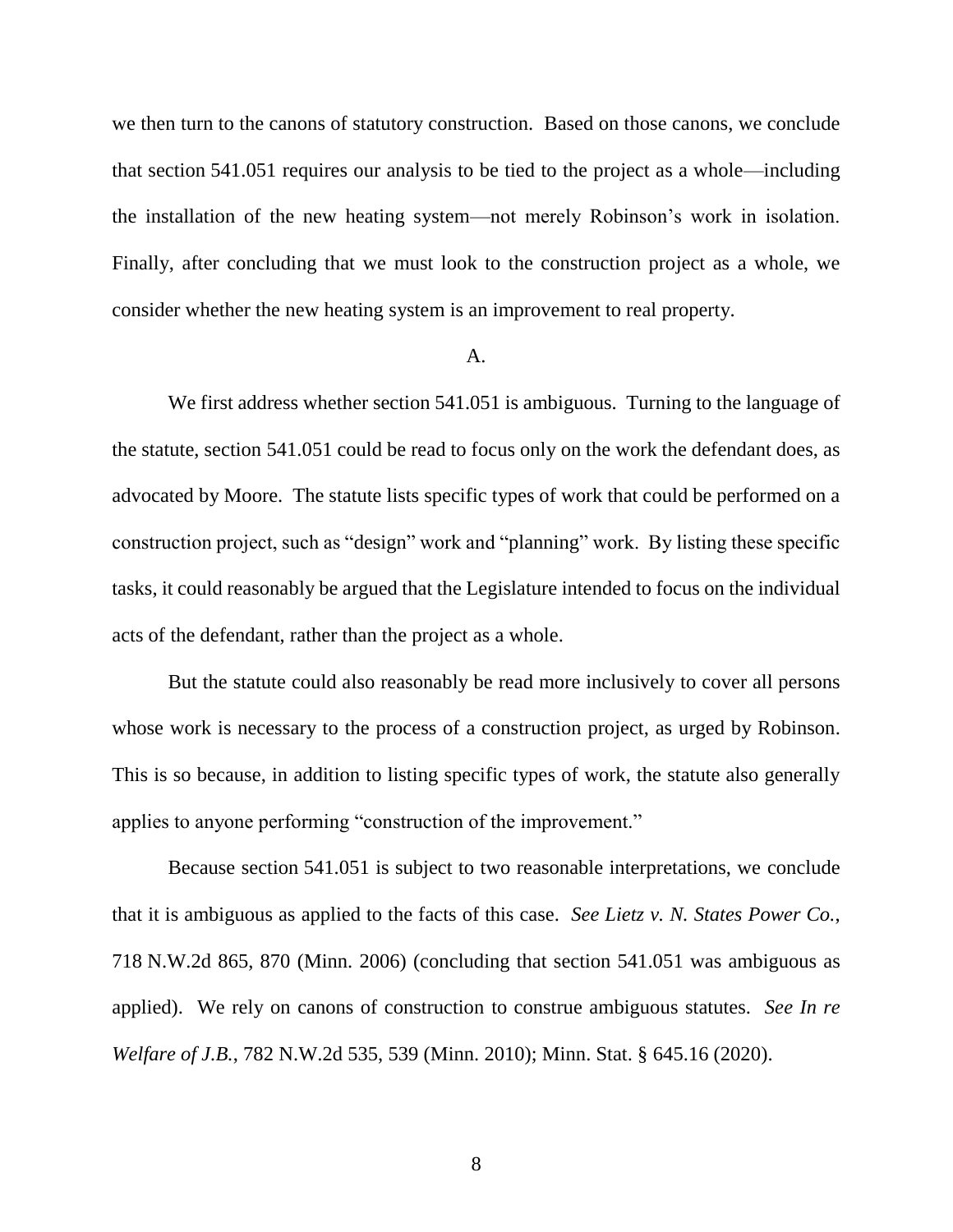Having determined that section 541.051 is ambiguous, we next consider the canons of statutory construction. Several tools of statutory construction lead us to conclude that the phrase "performing . . . construction of the improvement" means construction of the project as whole. Namely, we rely on relevant dictionary definitions, the Legislature's inclusion of all work categories involved in the process of a construction project, the relevant Legislative history, and the consequences of the parties' interpretations.<sup>5</sup>

The word "construction" is not defined in section 541.051. To interpret it, then, we may turn to dictionary definitions of the word. *See Townsend*, 941 N.W.2d at 110. At least

<sup>&</sup>lt;sup>5</sup> Both parties argue that we should rely on an additional canon of statutory interpretation: the related statutes canon. Moore points to Minn. Stat. § 514.01 (2020) (the "mechanic's lien statute"), to argue that the Legislature's inclusion of "removal" in that statute implies its intentional omission from section 541.051. Robinson, for its part, directs us to the definitions of "construction" used in Minn. Stat. § 16C.02, subd. 5b (2020), a statute codified under the title "state procurement," and in Minn. Stat. § 144A.071 (2020), a statute with a section heading "moratorium on certification of nursing home beds."

Under the related statutes canon, we may interpret ambiguous language by turning to statutes *in pari materia*. *State v. Lucas*, 589 N.W.2d 91, 94 (Minn. 1999). But for this canon to apply, the two statutes must share a "common purpose[] and subject matter." *Id.* It is true that the statutes cited by the parties generally embrace the subject matter of "construction," but because these statutes do not share a common purpose with section 541.051, we conclude that they are not *in pari materia*.

The purpose of the statute of limitations in section 541.051 is to limit liability exposure for contractors. *See Lietz*, 718 N.W.2d at 870. The mechanic's lien statute, on the other hand, protects the rights of contractors to get paid. *See Vill. Lofts at St. Anthony Falls Ass'n v. Hous. Partners III-Lofts, LLC*, 937 N.W.2d 430, 444 n.10 (Minn. 2020) ("[O]ur analysis for determining what constitutes an improvement under section 541.051 should have no bearing on our mechanic's lien case law."). Furthermore, the state procurement statute is found in a chapter of statutes that regulates the procedures, requirements, and rulemaking authority for procuring services on behalf of the state, *see generally* Minn. Stat. ch. 16C, and the nursing home statute limits the state's nursing home expenditures, *see* Minn. Stat. § 144A.071. Because these statutes are not *in pari materia* with section 541.051, we decline to address them in our interpretation of section 541.051.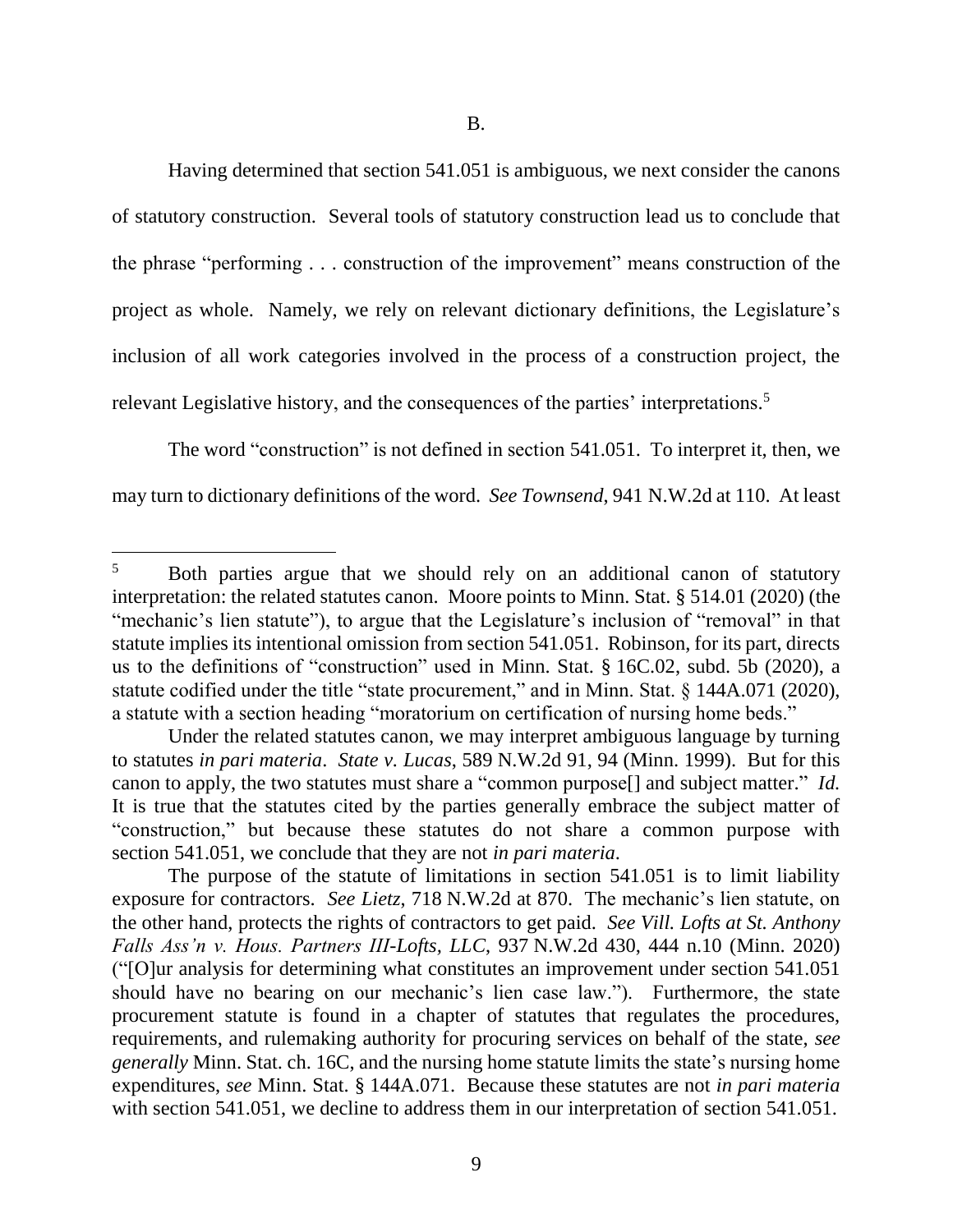three dictionaries define construction as including the "process" of building or construction. *See Webster's New International Dictionary* 572 (2d ed. 1937) (defining construction as the "[p]rocess or art of constructing"); *Merriam-Webster's Collegiate Dictionary* 248 (10th ed. 2001) (defining construction as "the process, art, or manner of constructing something"); *American Heritage Dictionary* 315 (2d college ed. 1982) (defining construction as "[t]he act or process of constructing"). "Process," in turn, is defined as "the action of moving forward progressively from one point to another *on the way to completion*." *Webster's Third New International Dictionary* 1808 (1961) (emphasis added).

The word "process," as defined, includes actions that move toward the completion of something. And when used together with the word "construction," the "process" of construction includes actions that are necessary to move a construction project toward completion. Using these definitions to interpret "construction of the improvement," then, the statute tells us to view a contractor's coverage under the statute in light of the entire process of the building project.

In urging us to focus just on Robinson's work, rather than on the entire project, Moore emphasizes the part of section 541.051 that explicitly lays out six work categories and argues that these six categories define what "construction" means. These categories are: "performing or furnishing the [1] design, [2] planning, [3] supervision, [4] materials, or [5] observation of construction or [6]construction of the improvement." Minn. Stat. § 541.051, subd. 1(a). Moore contends that Robinson's removal work does not fall within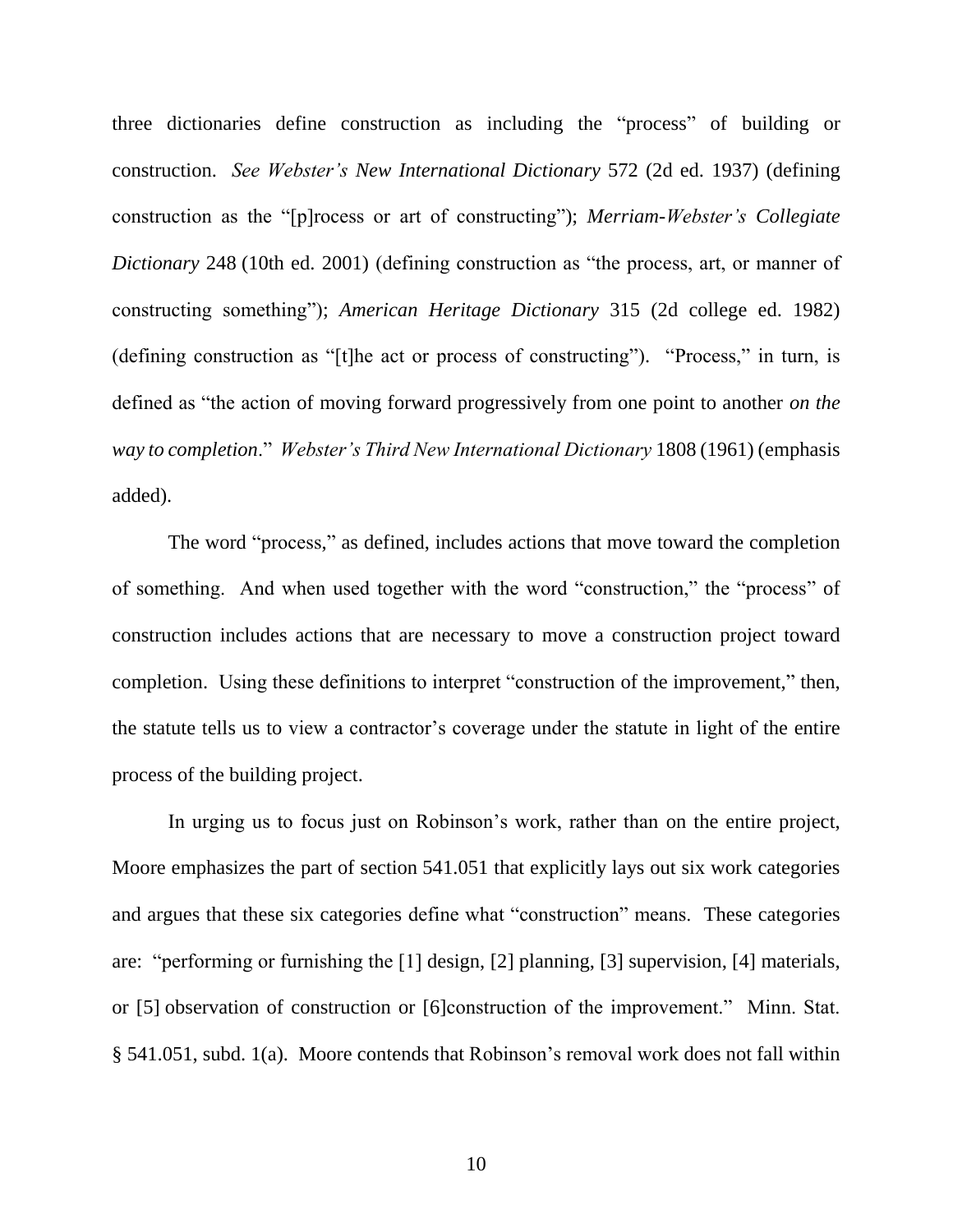these categories and that to the extent we conclude that the statute applies to Robinson's work, we would be re-writing the statute. We disagree.

Rather than limit the statute to just the six categories of work and to those who add something "tangible" to the project, as Moore argues, the Legislature has seen fit to expressly include all contractors involved in the process of a construction project. The statute covers contractors involved at the very beginning of the process, including those who design the improvement and plan the implementation of the improvement's construction. It also covers contractors who do not engage in the physical labor that one would normally associate with construction; it covers those who supervise and observe the construction project. And lastly, section 541.051 covers contractors who may not even set foot on the construction site at all by covering those who "furnish[] . . . materials" to be used in the project. The Legislature's decision to include these contractors suggests that the proper scope of our analysis should be tied to the project as a whole, not the isolated actions of an individual contractor.

The Legislature's amendments to section 541.051, most of which have expanded the statute to cover more contractors, not fewer, provide further support for the conclusion that the relevant framework for the analysis is the project as a whole, not merely the individual work of one contractor. Passed in 1965, section 541.051 originally covered only "person[s] performing or furnishing the design, planning, supervision, or observation of construction or construction of" an improvement. Act of May 21, 1965, ch. 564, § 1, 1965 Minn. Laws 803, 803. Notably, the first version of section 541.051 did not cover contractors who furnished materials to be used for the improvement. *Id.* It also did not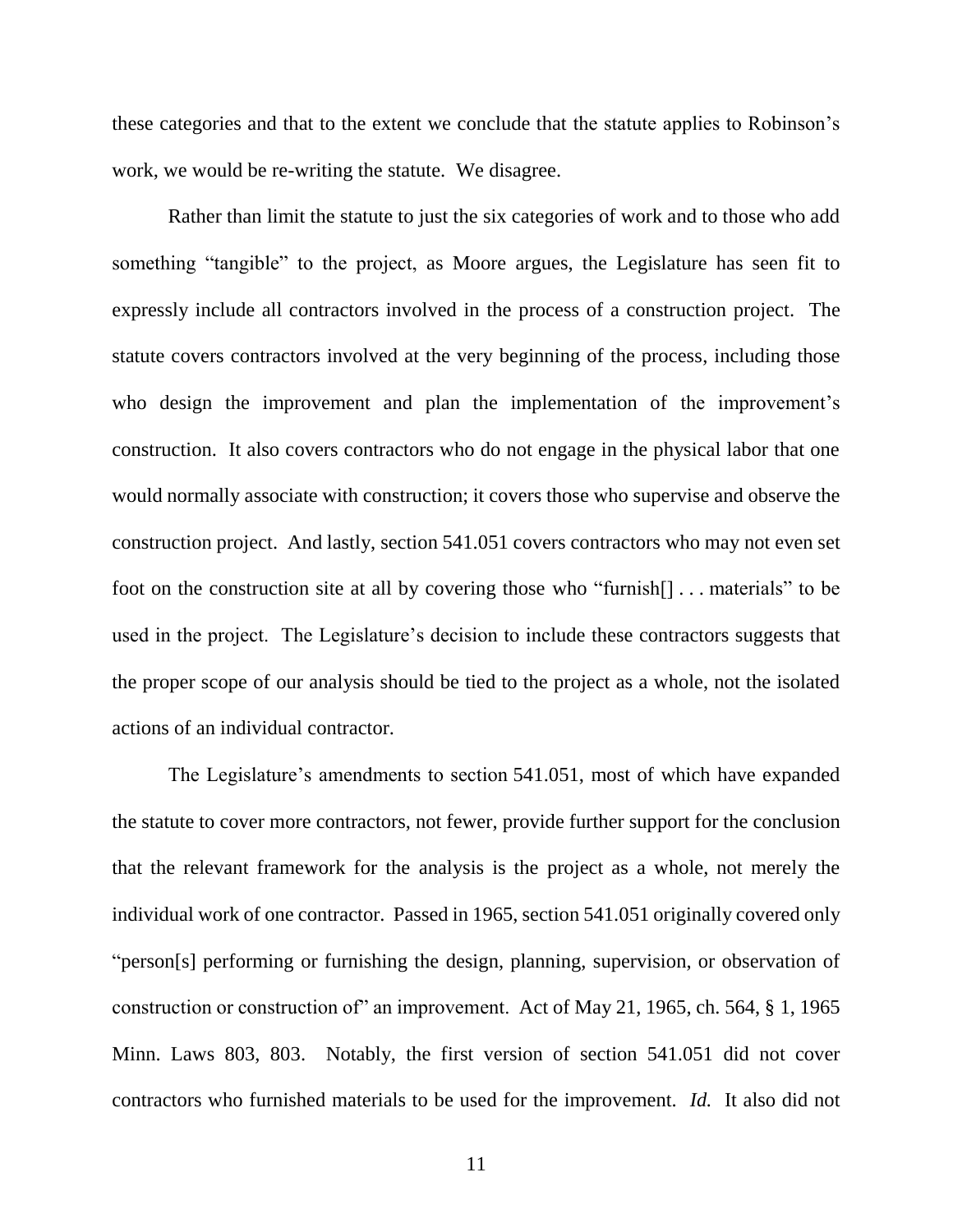specify the types of actions barred. *Id.* Responding to two of our decisions in 1976 and 1977, the Legislature amended section 541.051 in 1980, broadening its scope to cover contractors who furnished materials and to apply to actions arising from "contract, tort, or otherwise." Act of Apr. 7, 1980, ch. 518, § 2, 1980 Minn. Laws 595, 596. 6 This legislative history, which reflects a legislative intent to broaden the scope of the statute, provides additional support for a statutory construction that focuses on the project as a whole. *See Lietz*, 718 N.W.2d at 870 (discussing legislative intent "to bar a broader range of claims").

Finally, we turn to the consequences of the parties' interpretations. *See* Minn. Stat. § 645.16(6) (2020). In examining the consequences of a particular interpretation, we presume that "the legislature does not intend a result that is absurd . . . or unreasonable." Minn. Stat. § 645.17(1) (2020). We may interpret the statute "in a sensible manner" to avoid such results. *See Minn. Mining & Mfg. Co. v. Nishika Ltd.*, 565 N.W.2d 16, 20 (Minn. 1997).

Moore's interpretation requires us to draw a distinction between contractors working on the same project. In Moore's view, a contractor needs to add something "tangible" to the property to be covered under section 541.051. Under Moore's interpretation, Robinson would be covered had it not merely removed the old boiler and

<sup>6</sup> In 1976, we presumed that section 541.051 was a response to a recent development in the common law that eroded the privity of contract doctrine—a doctrine that had formerly shielded building contractors from third party liability. *Kittson Cnty. v. Wells, Denbrook & Assocs., Inc.*, 241 N.W.2d 799, 802 (Minn. 1976). And in 1977, we held in *Pacific Indemnity Co. v. Thompson-Yaeger, Inc.*, 260 N.W2d 548, 555 (Minn. 1977), that the omission from the statute of contractors who furnish materials to be used in an improvement violated the Constitution.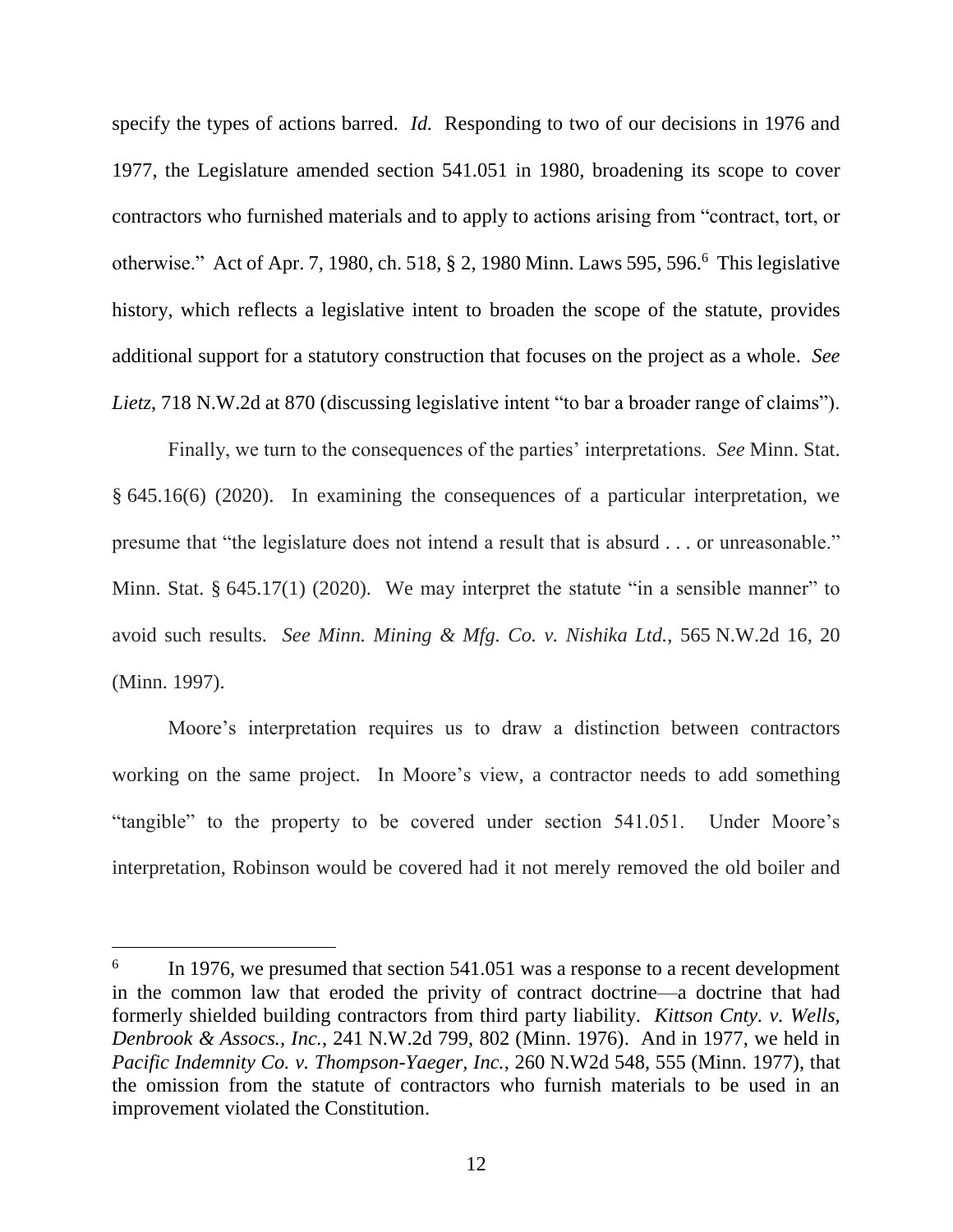asbestos but had also installed the new heating system. In other words, if Moore had hired just one contractor to replace his heating system instead of two, that contractor would be covered. Moore's view, then, draws a distinction between contractors who perform subtractive work and those who perform additive work. As amicus curiae Construction Law Section of the Minnesota Bar Association points out, virtually every construction project involves both types of work. Applying different statutes of limitations to different contractors, on a project based on whether they add or subtract materials in the process of constructing an improvement, is arbitrary and inconsistent with the Legislature's intention to broaden the coverage of section 541.051.

A statutory construction that focuses on the project as a whole avoids these problems. *See Minn. Mining & Mfg. Co.*, 565 N.W.2d at 20 (we may interpret the statute "in a sensible manner"). By focusing on the project as a whole, the statute treats all contractors similarly.

Based on the language of the statute, dictionary definitions, legislative history, and the consequences of the competing interpretations, we conclude that we must analyze Robinson's abatement and removal work in the context of the heating system installation project as a whole. Here, Robinson's work was an essential part of the overall project, and its work was necessary to the process of installing the heating system. The heating system project could not be completed and the new boiler installed until the broken, asbestosinsulated boiler was removed, given that the broken boiler had been red-tagged. Because the new asbestos-free boiler could not be installed until Robinson removed the old boiler,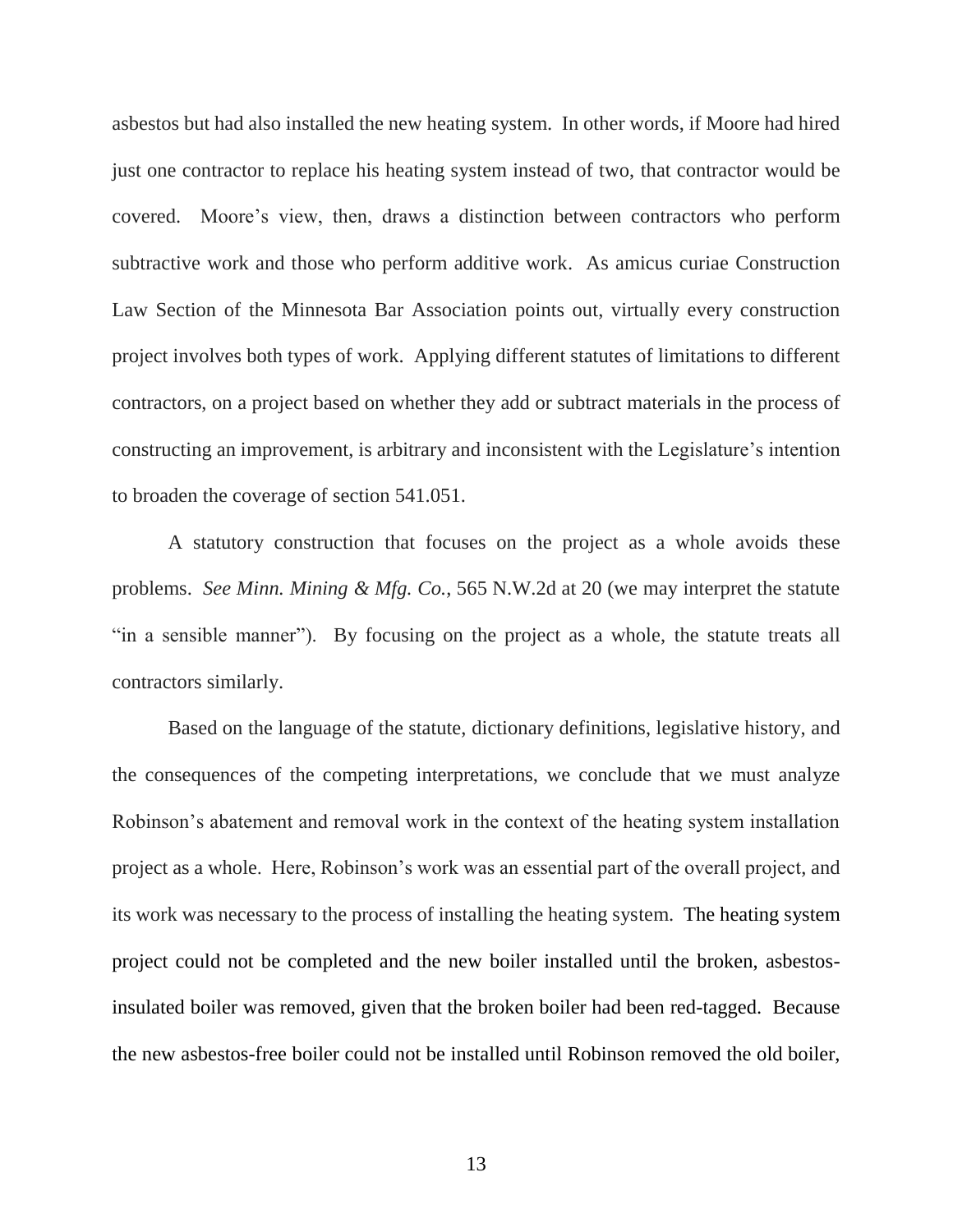Robinson's work moved the project toward completion and was therefore construction on the new heating system. $<sup>7</sup>$ </sup>

 $C_{\cdot}$ 

With the proper framework in mind, we next evaluate Moore's argument that section 541.051 does not apply because the new heating system was not an improvement to his property. Moore asserts that it was simply a repair.

We have interpreted the phrase "improvement to real property" and applied a "common-sense" interpretation of the phrase. *See Pac. Indem. Co. v. Thompson-Yaeger, Inc.*, 260 N.W2d 548, 554 (Minn. 1977), *superseded by statute*, Act of Apr. 7, 1980, ch. 518, § 2, 1980 Minn. Laws 595, 596 (codified as amended at Minn. Stat. § 541.051 (2020)). In *Pacific Indemnity Co.*, we said that an "improvement to real property" is:

a permanent addition to or betterment of real property that enhances its capital value and that involves the expenditure of labor or money and is designed to make the property more useful or valuable as distinguished from ordinary repairs.

*Id*. (citing *Kloster-Madsen, Inc. v. Tafi's Inc.*, 226 N.W.2d 603 (Minn. 1975)).

In *Siewert v. Northern States Power Co.*, we derived a three-factor test from the definition in *Pacific Indemnity Co.* to determine whether the work is an improvement to real property: "[1] whether the addition or betterment is permanent, [2] whether it enhances the capital value of the property, and [3] whether it is designed to make the real

<sup>7</sup> In *Brandt*, the court of appeals contrasted dictionary definitions to conclude that the word "construction" as used in section 541.051 cannot include "demolition." 560 N.W.2d at 399–400. To the extent that the analysis in *Brandt* is inconsistent with this opinion, it is overruled.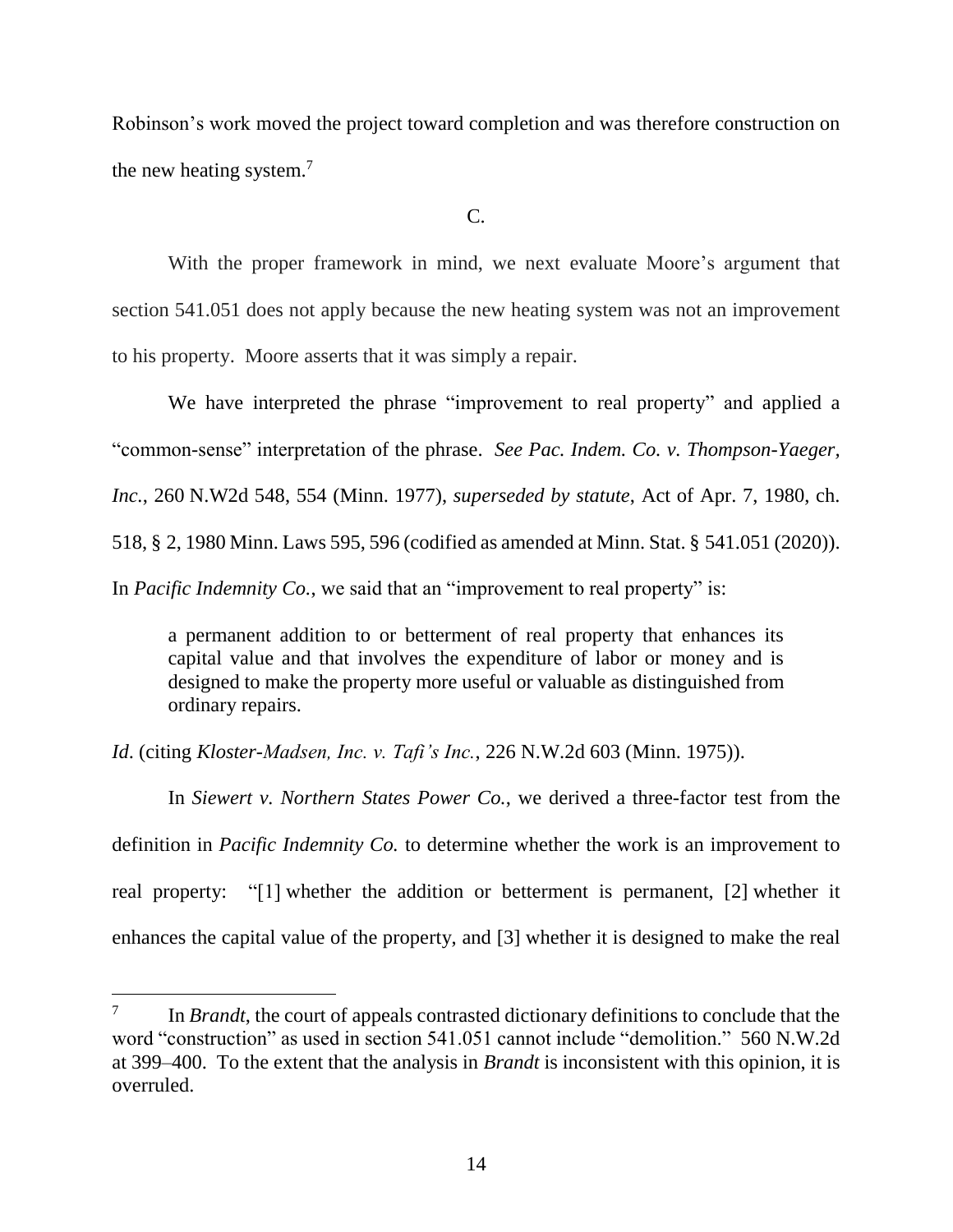property more useful or valuable, rather than intended to restore the property's previous usefulness or value." 793 N.W.2d 272, 287 (Minn. 2011).<sup>8</sup>

Applying this test, we have recognized in several cases that utilities similar to Moore's new heating system are improvements. For example, in *Pacific Indemnity Co*., we held that the installation of a furnace was, as a matter of law, an improvement to real property. 260 N.W.2d at 554. And in *Siewert*, we noted that "[u]tilities and similar installations [are] generally . . . considered real property improvements." 793 N.W.2d at 287 (holding that the installation of an electrical system was an improvement to real property). We have also held that replacing an existing utility with a more valuable utility was an improvement. *State Farm Fire & Cas. v. Aquila Inc.*, 718 N.W2d 879, 884 (Minn. 2006) (holding that the replacement of an "existing propane steel pipeline system" with "a new natural gas polyethylene pipeline system" was an improvement to real property). We reach the same conclusion here.<sup>9</sup>

<sup>8</sup> For ease of reference, we refer to these factors as the "*Siewert* factors."

<sup>9</sup> In urging us to reach a different conclusion, Moore relies on *Lowry Hill Props., Inc. v. Ashbach Constr. Co.*, 194 N.W.2d 767, 775 (Minn. 1971) (explaining that pile driving and pavement removal is not covered by section 541.051). Moore argues that if the removal of pavement is not an improvement to real property, then neither can Robinson's removal of asbestos and a boiler be an improvement. *Lowry Hill*'s interpretation of section 541.051, however, is dicta. In that case, we noted two independent bases for rejecting the defendant's section 541.051 defense without having to interpret the statute. First, section 541.051 was not effective until 1965 and did not apply retroactively to plaintiff's claim, which accrued in 1964. *Id.* Second, the defendant failed to affirmatively plead the statute of limitations defense as required by Rule 8.03 of the Minnesota Rules of Civil Procedure. *Id.* Thus, because the defendant's section 541.051 defense failed as a matter of law, our interpretation of section 541.051 went "beyond the facts before the court and therefore are the individual views of the author of the opinion and not binding in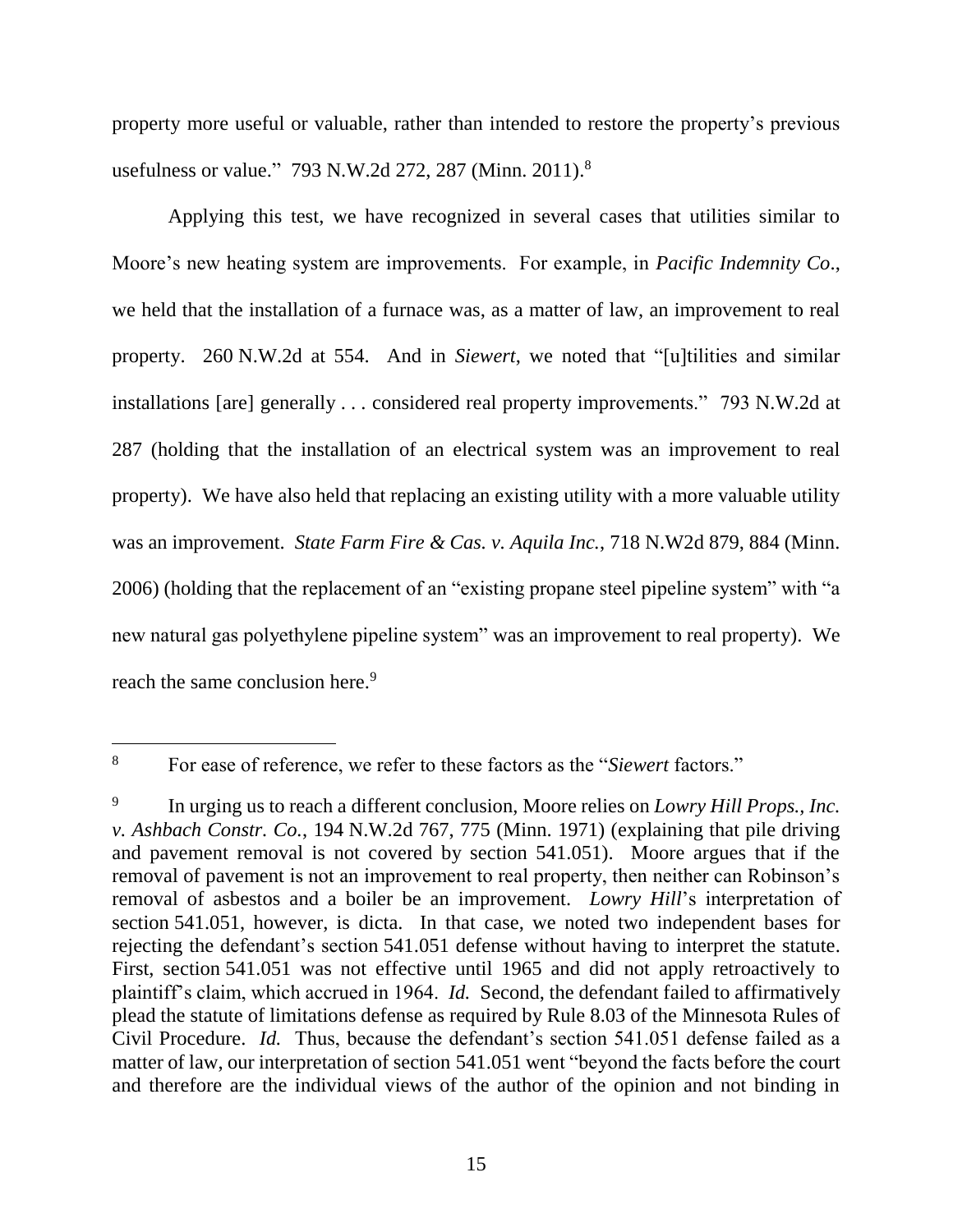The first two *Siewert* factors are straightforwardly applied to this case. The new heating system is a permanent addition to Moore's home. And to satisfy the second factor, "no specific evidence" is required; we may find that the capital value of the property increased by using "common sense." *State Farm Fire & Cas.*, 718 N.W2d at 884. As a matter of common sense, the replacement of a home's broken, asbestos-insulated heating system with a new, asbestos-free heating system would increase its capital value, especially in Minnesota.

Moore disputes the third factor, arguing that the new heating system is not designed to make his home more useful or valuable but rather is intended to restore its previous usefulness or value. Essentially, Moore claims that what happened here was a repair and not an improvement. We are not persuaded.

Moore's complaint states that the asbestos insulating the heating system in his home, like the asbestos in many buildings, was original to the home's construction in 1922. The new, asbestos-free heating system therefore was not designed to restore the home to the condition it was in before Moore's boiler broke down; rather, the new heating system was designed to make the property more valuable by replacing a heating system that had been laden with asbestos since the home's construction in 1922. Moreover, Moore's argument is inconsistent with our holding in *State Farm Fire & Casualty*, where we held that the replacement of a pipeline with a better, more valuable pipeline was an improvement to real property. 718 N.W2d at 884. Similarly, in this case, Moore's old heating system was

subsequent cases." *State ex rel. Foster v. Naftalin*, 74 N.W.2d 249, 266 (Minn. 1956). Because the discussion in *Lowry Hill* is dicta, it is not helpful here.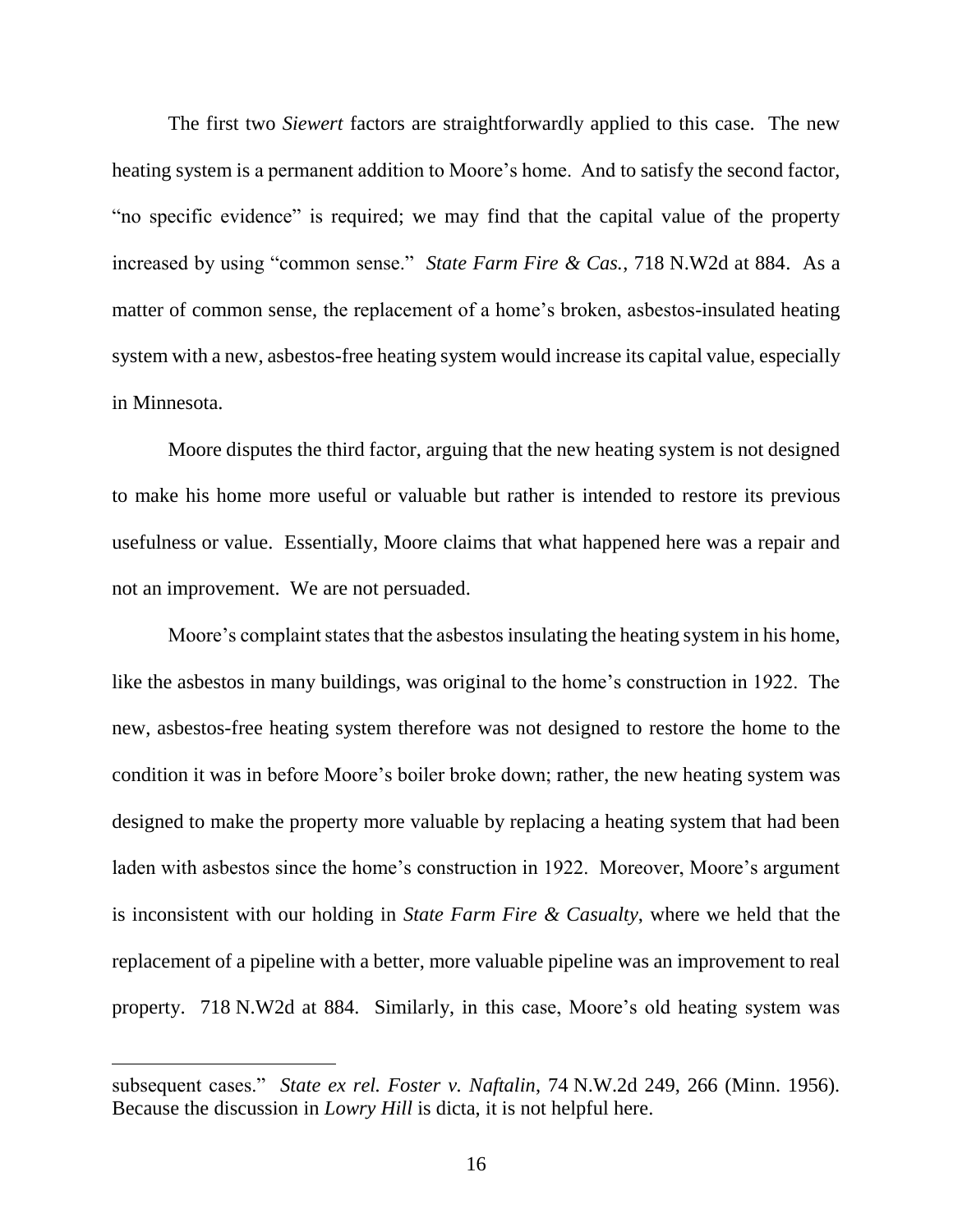replaced with a better, more valuable heating system. The third *Siewert* factor is therefore satisfied.

In sum, a new, asbestos-free, heating system satisfies our definition of an improvement to real property, and Robinson "perform[ed] . . . construction" of that improvement because its abatement and removal work was a necessary part of the process of installing the new heating system. We therefore hold that Robinson's work is covered by the 2-year statute of limitations under section 541.051.

#### II.

We next consider Moore's argument that section 541.051 does not apply because his damages arose out of the negligence of Robinson's workers, not out of a defective and unsafe condition of an improvement to real property. *See Brandt*, 560 N.W2d at 402 (holding that failure to de-energize electrical lines was not a "defective and unsafe condition"); *Wiita v. Potlatch Corp.*, 492 N.W.2d 270, 272 (Minn. App. 1992) (holding that section 541.051 did not apply when blocks fell from an unfinished wall onto construction workers).

Moore's argument is identical to the argument presented by the plaintiff in *Lietz*, who claimed that its "injuries arose out of 'negligent construction activities' rather than the defective and unsafe condition of" an improvement. 718 N.W2d at 871.

Lietz involved the construction of a fiber-optic communications system in St. Cloud. *Id.* at 868. During construction, contractors struck a gas line while installing a utility pole support anchor, causing an explosion which damaged a nearby restaurant. *Id.* In the subsequent suit against the contractors, the plaintiff argued that its damages arose out of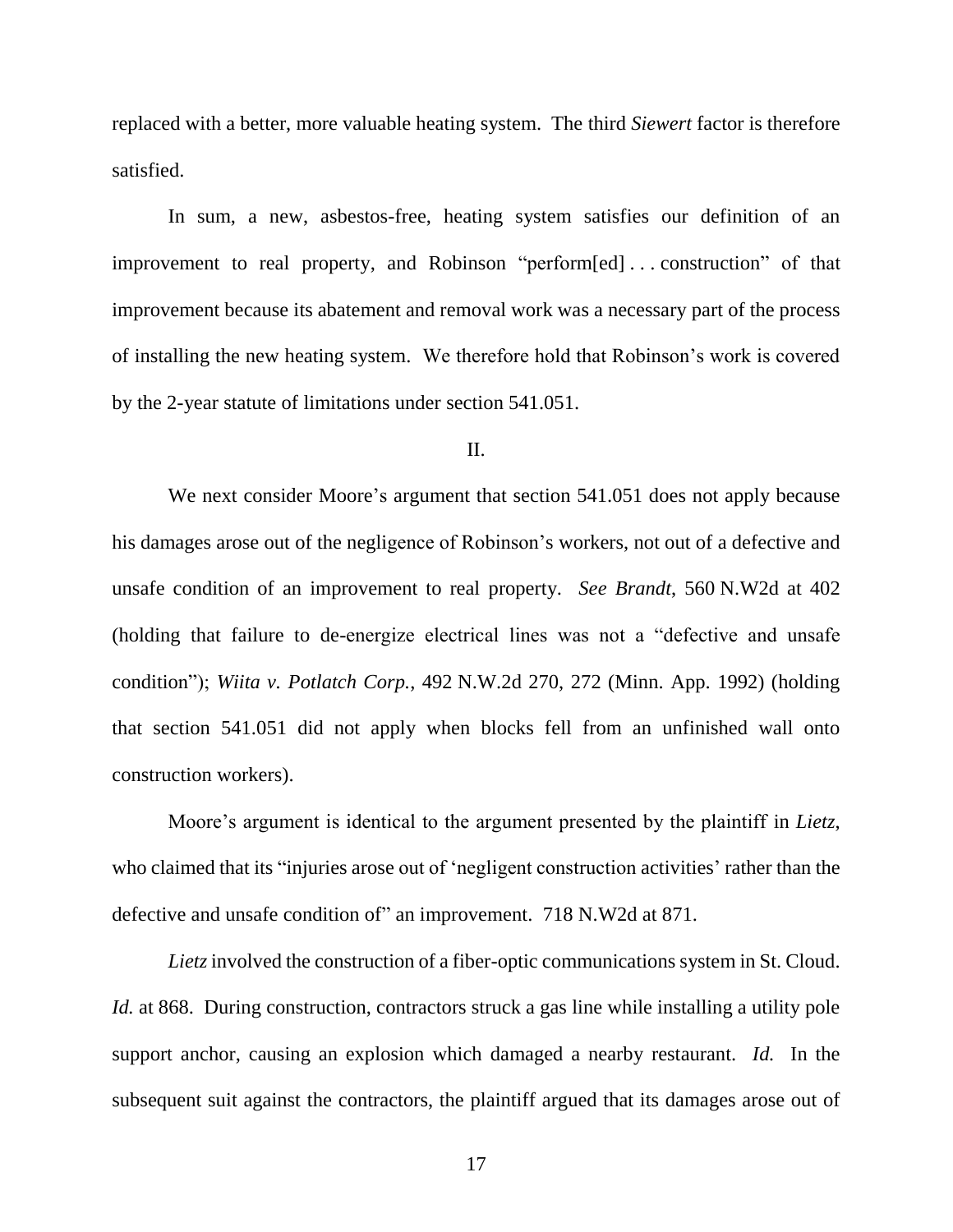negligent construction activities rather than an unsafe condition of the anchor. *Id.* at 871. We explained that whether an injury arises out of a defective and unsafe condition "turns on the individual facts alleged in the complaint." *Id.* at 871–72 (quoting *Griebel v. Andersen Corp.*, 489 N.W.2d 521, 523 (Minn. 1992)). Turning to those facts, we then assessed "(1) whether the condition of the anchor was 'defective and unsafe,' and (2) whether [the plaintiff's] alleged injuries 'arose out of the condition' of the anchor." *Id.*  at 871.

Because the anchor had been "bent out of alignment and had pierced a gas line," we concluded that the anchor was in a "defective and unsafe condition." *Id.* at 872. We further rejected the plaintiff's argument that its damages did not arise out of that condition. We noted that we had not yet "define[d] the exact parameters" of the "arising out of" language in section 541.051. *Id.* at 872. We declined to do so in *Lietz* because even under a proximate cause standard, we concluded that "the installation of the anchor in a manner which severed a gas line was an act that a person exercising reasonable care would anticipate was likely to result in injury to others, and the puncture of the gas line was a substantial factor in bringing about the resulting explosion and [the plaintiff's] alleged injuries." *Id.* at 872–73.

Notably, it made no difference to our analysis in *Lietz* that the defective and unsafe condition of the anchor was the result of the contractors' negligence. Indeed, we explained that we had previously held that the negligence of construction workers "can create a defective and unsafe condition." *Id.* at 872 (citing *Pac. Indem. Co.*, 260 N.W.2d at 552–55). As alleged in Moore's complaint, that scenario is exactly what happened here.